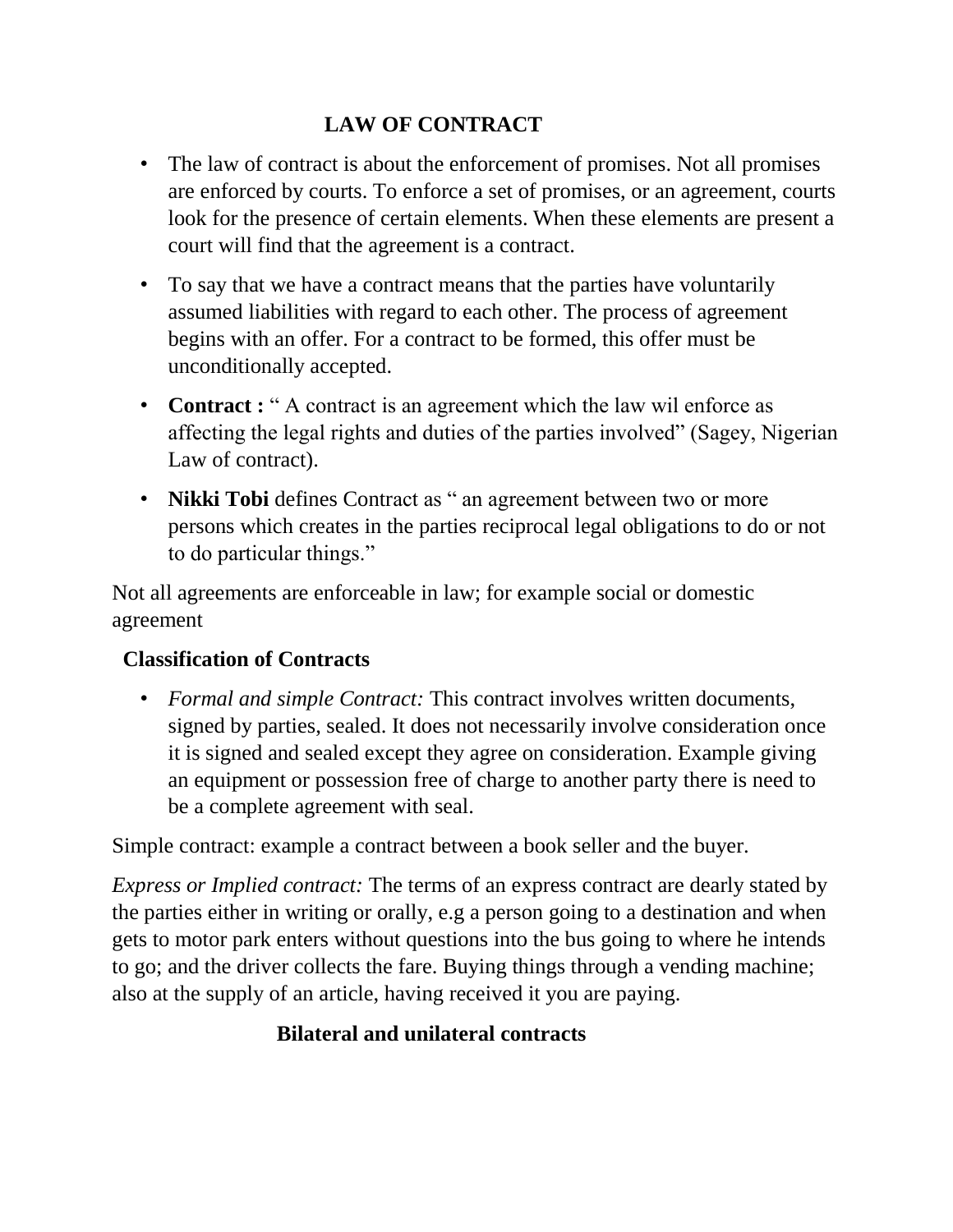*Bilateral contract* is an exchange of promises, though the promises may still remain unperformed. When the promises are yet to be performed the consideration involved is also said to be executory i.e. futuristic.

*Unilateral contract* consists of actual performance of an act in return for a promise e.g "wiil you go to Benin on my behalf; the person making this request does not need a letter of acceptance to go, all he needed is action and eventual evidence to show the other party has gone and come. It could be a promise for a particular obligation (offer) made by someone to the whole world.

## **A statement of intention**

In this instance, one party states that he intends to do something. This differs from an offer in that he is not stating that he will do something. The case of *Harris* v *Nickerson* (1873) illustrates this point. The auctioneer's advertisement was a statement that he intended to sell certain items; it was not an offer that he would sell the items.

# **A supply of information**

In this instance, one party provides information to another party. He supplies the information to enlighten the other party. The statement is not intended to be acted upon. See *Harvey* v *Facey* (1893) where one party telegraphed, in response to the query of the other, what the lowest price was that he would accept for his property.

# **Formation of Contract**

A contract is valid if and only if it has the following elements:

- a) Offer,
- b) Acceptance,
- c) Consideration, and
- d) Intention to enter into legal relations.

# A. **Offer**

An offer is an expression of willingness to contract on certain terms. It must be made with the intention that it will become binding upon acceptance.

• An offer could be defined as "a definite undertaking or promise made by one party with the intention that it shall become binding on the party making it